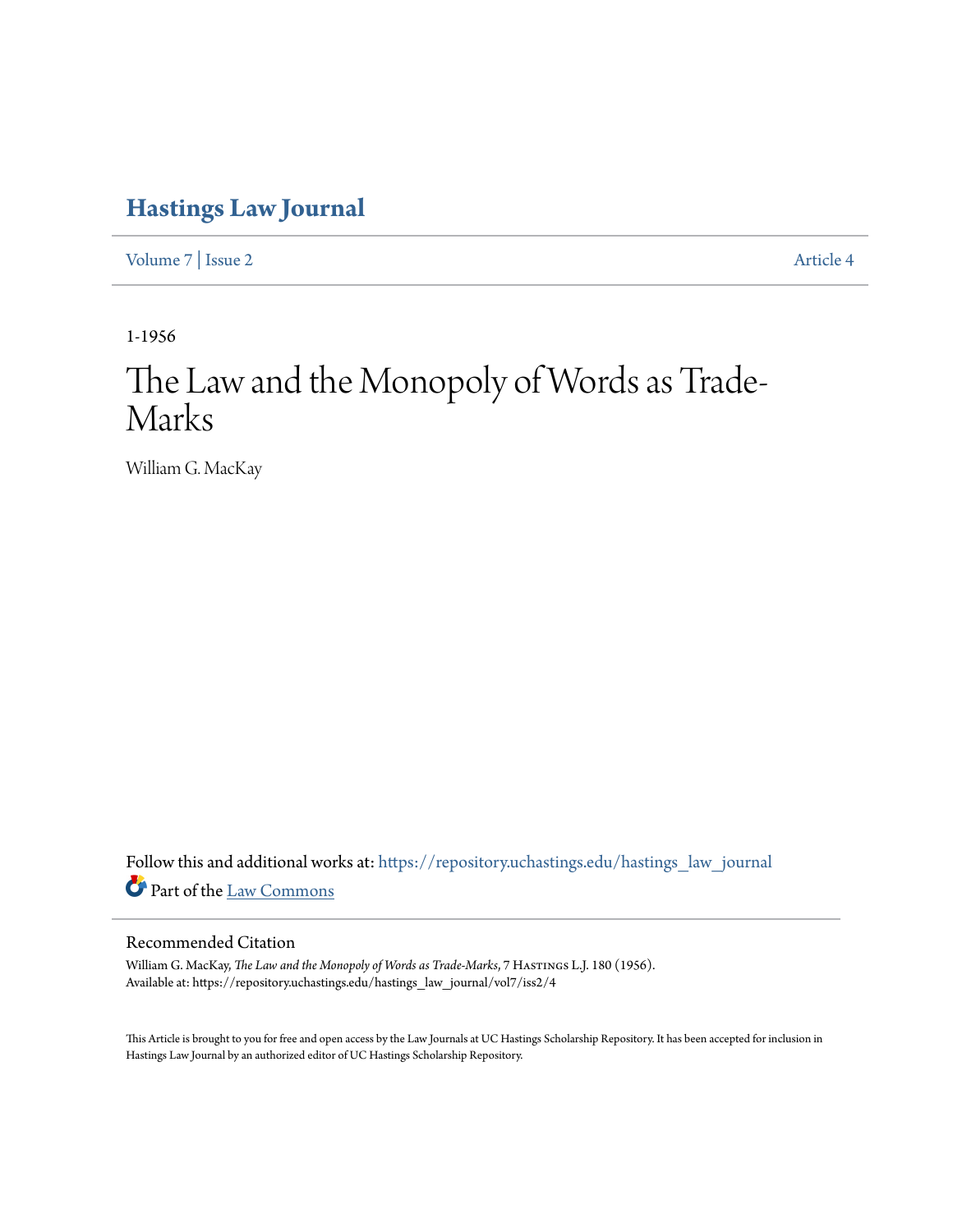### **THE LAW AND THE MONOPOLY OF** WORDS **AS TRADE-MARKS**

#### *By* **WILLIAm G.** MAcKAY\*

It is to be understood that the term monopoly at the present time is in popular use and is susceptible of various interpretations. From an economic standpoint, the word means the exclusive control or possession of anything. The subject of our inquiry is monopoly, but only in connection with a small segment of the great field of human relations, that is, with respect to a certain type of property called a trade-mark, and more particularly as it concerns the use of words.

For a considerable period of time legal scholars had much difficulty in trying to make up their minds whether or not a trade-mark was actually a kind of property or was simply an identifying device, by reason of the use of which, the public could recognize a product from a particular source. There was a conflict of opinion as to whether or not a trade-mark should be regarded primarily as property, to be protected as such on behalf of the user or proprietor under well defined legal and equitable principles, or should be regarded rather in the light of a public interest in freedom of action and fair competition. In the last seventy-five years there has been a tremendous development in the use and importance of trade-marks. The property idea has become firmly intrenched.

We are, and should always be, entitled to a free use of our language. Perhaps this may well be regarded as a fundamental or inalienable right. This being so, all restrictions and limitations upon the free use of words, no matter what the reason or purpose may be, should be weighed carefully and scrutinized closely.

In the United States trade-mark rights are acquired by priority of adoption and use. Since there is always a difference of opinion, depending upon the circumstances in a given situation, as to what may or may not be monopolized in a trade-mark sense, the problem with respect to appropriation of a mark may be difficult. We must always take into consideration the character of the term sought to be monopolized as a trade-mark for particular goods or in a particular field of operation. We must have it in mind that a mark may be completely arbitrary, a mark may be descriptive or geographical in meaning, or it may be the name of a family or a host of individuals. The arbitrary marks we now call strong marks, and the others we refer to as weak marks. Some of these so-called weak marks are entitled to broad protection on the basis of secondary meaning in connection with a particular product or service.

<sup>\*</sup> LL.B. **1932,** George Washington University; member of the Bars of California, District **of** Columbia and Supreme Court of the United States; member, San Francisco Bar and American Bar Association.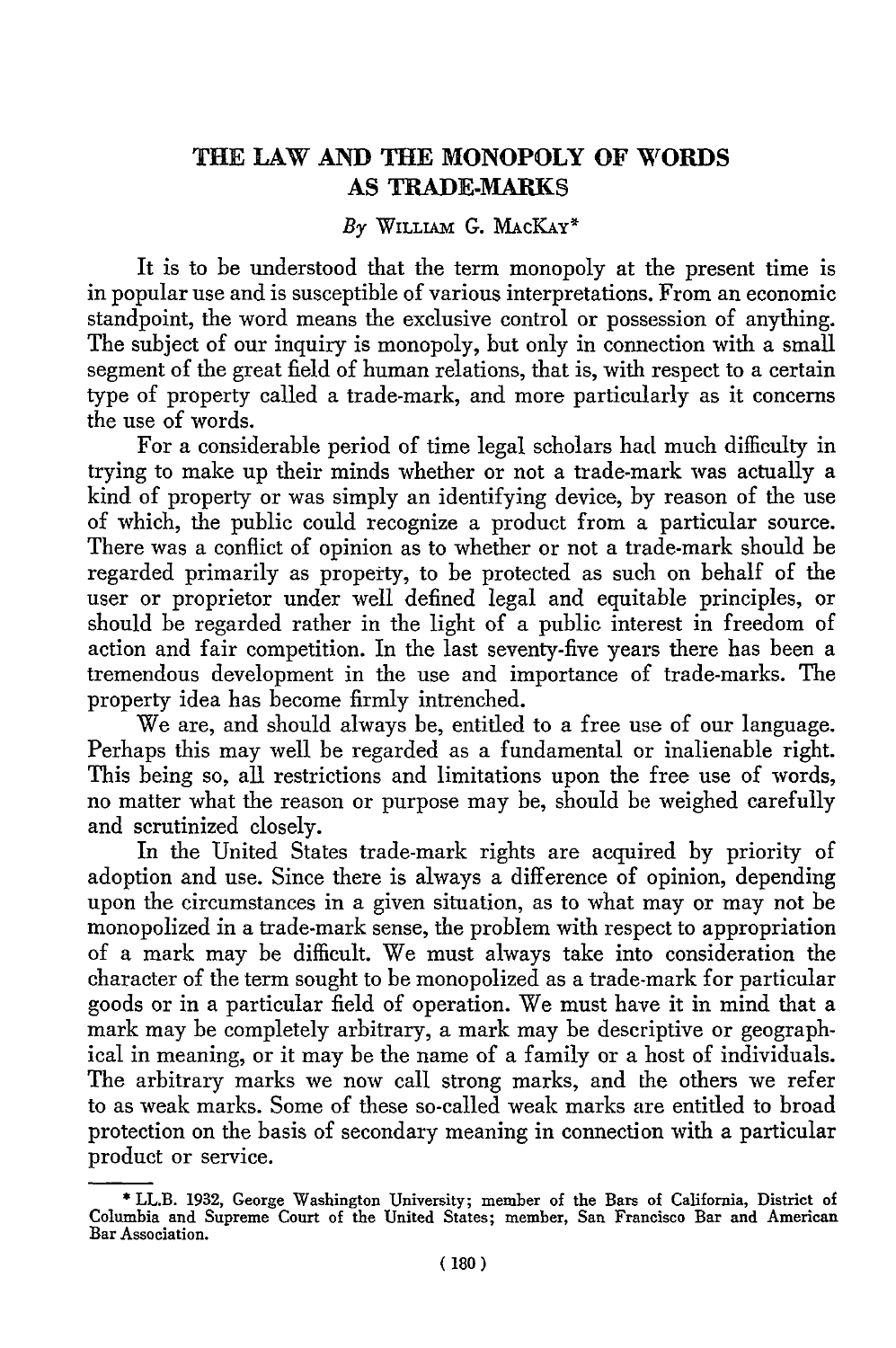Rather than to make an attempt to discuss the question of monopoly of words as trade-marks in the abstract, it would seem more profitable, or should I say enlightening, to review briefly some of the many interesting, and at times, provocative judicial pronouncements and decisions on the subject.

In *Majestic Manufacturing Company v. Majestic Electric Appliance Co., Inc.,* Judge Freed wrote as follows:

"It is sufficient to say that the decided cases have uniformly drawn a sharp and well-defined distinction in the degree of protection awarded to the adopters and users of trade marks or trade names. It is firmly established on one hand, that the owner of a trade mark which is 'original,' 'arbitrary,' 'fanciful,' or a 'strong mark,' may exclude, or prevent anyone from the use of that trade mark not only for the commodity he manufactures and sells, but for a wide variety of products."

**"...** it is equally well recognized that trade marks or trade names merely suggestive or descriptive in character, or those emphasizing the superior quality of the goods sought to be distinguished by them, and sometimes referred to as 'weak marks,' afford protection against their use in the narrow and restricted field only to which they have been applied. Trade marks such as 'Acme,' 'Anchor,' 'Champion,' 'Eureka,' 'Excelsior,' 'Ideal, 'Jewel,' 'Liberty,' 'National,' 'Pride,' 'Premier,' 'Queen,' 'Royal,' 'Star,' 'Sunlight,' 'Triumph,' 'Victor' and the like are illustrative of this type of marks as was pointed out in American Steel Foundries v. Robertson et al., 269 U. **S.** 372." <sup>1</sup>

The arbitrary or strong mark has always been given broad protection by the courts, regardless of differences as to goods or even differences in the marks involved. As to the matter of a difference in goods, we have as a typical case Aunt Jemima Mills Co. v. Rigney & Co.' It was held that the owner of a well known mark, AUNT JEMIMA'S with the picture of a laughing Negress, for a self-rising flour was entitled to enjoin the use of AUNT JEMIMA'S for a prepared pancake syrup. The difference in goods was a matter of concern to the court, and Judge Ward commented as follows:

"This brings us to inquire what the law on the subject really is. We find no case entirely like the present."3

The court concluded here that the use of AUNT JEMIMA'S for pancake syrup by the defendant was a trespass which equity would not permit, and pointed out that there were many pertinent decisions in the English courts, referring particularly to *Eastman Company v. Kodak Cycle Co.,4* in which Eastman brought suit to restrain the use of the word Kodak for bicycles and other vehicles.

**<sup>176</sup>** USPQ 525, 525 (1948).

<sup>2247</sup> F. 407 (3d Cir. **1917).**

*<sup>8</sup> Id.* at 409.

**<sup>&#</sup>x27; 15** Rep. Pat. Cas. **105.**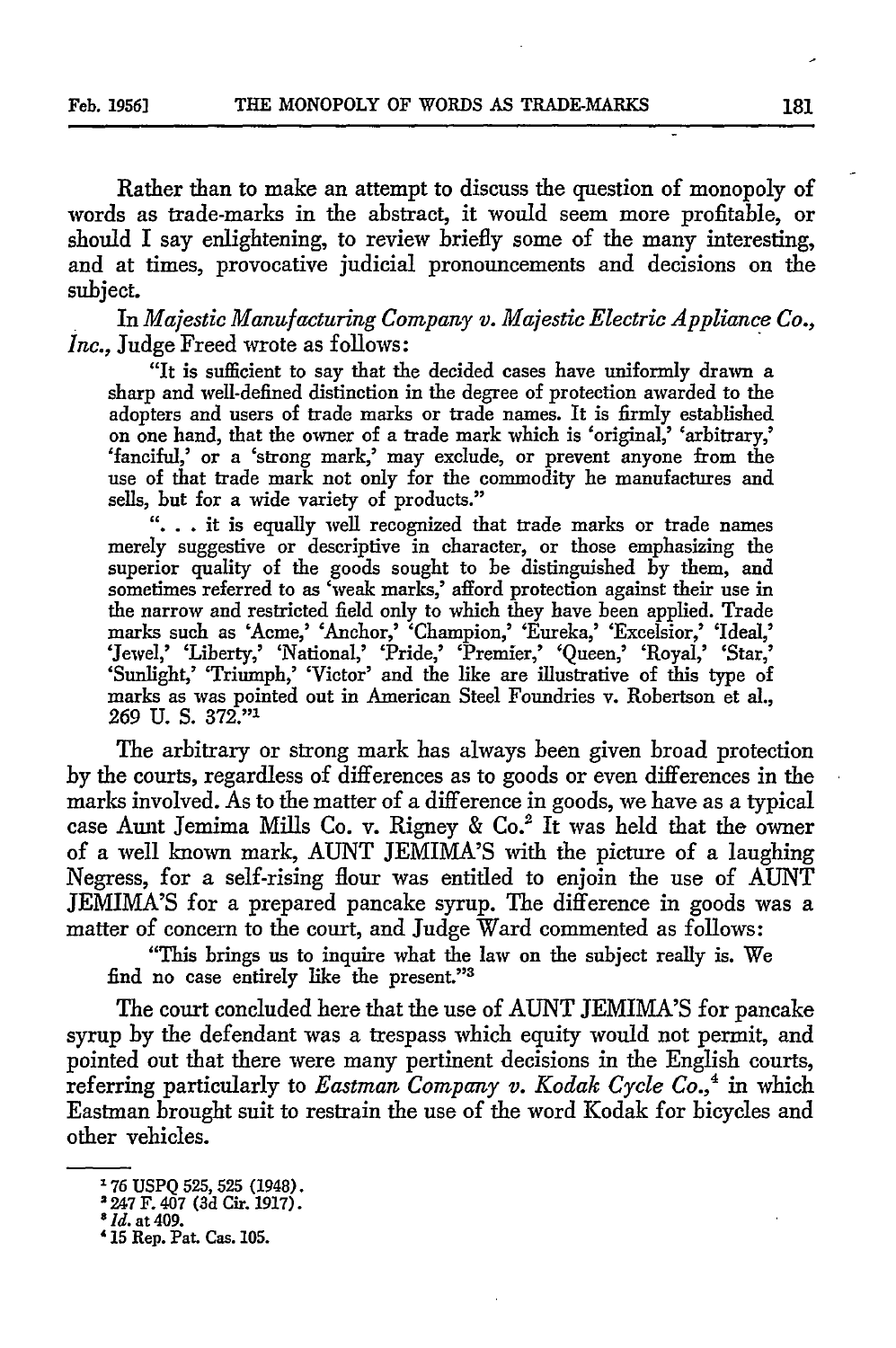Mr. Justice Romer, in brief, had this to say:

"I think the defendant, Kodak Cycle Company, Ltd., ought to be restrained from carrying on business under that name. Moreover, they ought not to be permitted to sell cycles under the name KODAK CYCLES. It would lead to confusion. It would lead to deception and would be injurious to the plaintiff."<sup>5</sup>

The defendant was enjoined from making any use of KODAK as a trade-mark or as a part of a trade name.

The word PEAKS is an arbitrary mark for candy. In *Mason Au & Magenheimer Confectionery Mfg. Co. v. Chumas,6* Judge Chatfield held that the word PEAKS in the form of a design with the letters P and S connected, was infringed by the use of the word ALPS with the letters A and S connected, on a competing candy bar, similarly formed and wrapped. When we have it in mind that there is no similarity in the words, this is an interesting example of the extent to which a court may go in protecting a word mark, if there is a copying of design and an imitation of the product. Naturally, the question arises as to whether the court should have enjoined all acts of unfair competition without restraining the use of the word ALPS if shown in a different form. Speaking technically, it is obvious that the word ALPS is not to be regarded as confusingly similar to the word PEAKS. The court was concerned with the similarity of the ensembles, as such.

And in *George W. Luft Co. v. Zande Cosmetic Co.,'* Judge Swan and his associates approved a decision of the trial court holding that the word ZANDE is confusingly similar to the word TANGEE, saying:

"Also without merit is the claim that there is no confusing similarity between the words ZANDE and TANGEE. The appellants stress the absence of proof of actual confusion or deception or purchasers, but such proof is unnecessary."

These decisions illustrate the attitude of the courts generally with respect to the truly arbitrary mark.

What is the situation with respect to the geographical mark, which is regarded ordinarily as being very weak? We find that when such marks have been used extensively, the courts are apt to give them a broad protection. It is interesting to observe that in *American Waltham Watch Co. v. United States Watch Co.,* the subject under consideration was the name WALTHAM, and we find Justice Holmes reasoning as follows:

"Whatever might have been the doubts some years ago, we think that now it is pretty well settled that the plaintiff, merely on the strength of having been first in the field, may put later comers to the trouble of taking

**<sup>5</sup>***Id.* at 106.

<sup>6</sup> 275 F. 357 (E.D. N.Y. 1921).

<sup>142</sup> F.2d 536 (2d Cir. 1944).

*I1d.* at **538.**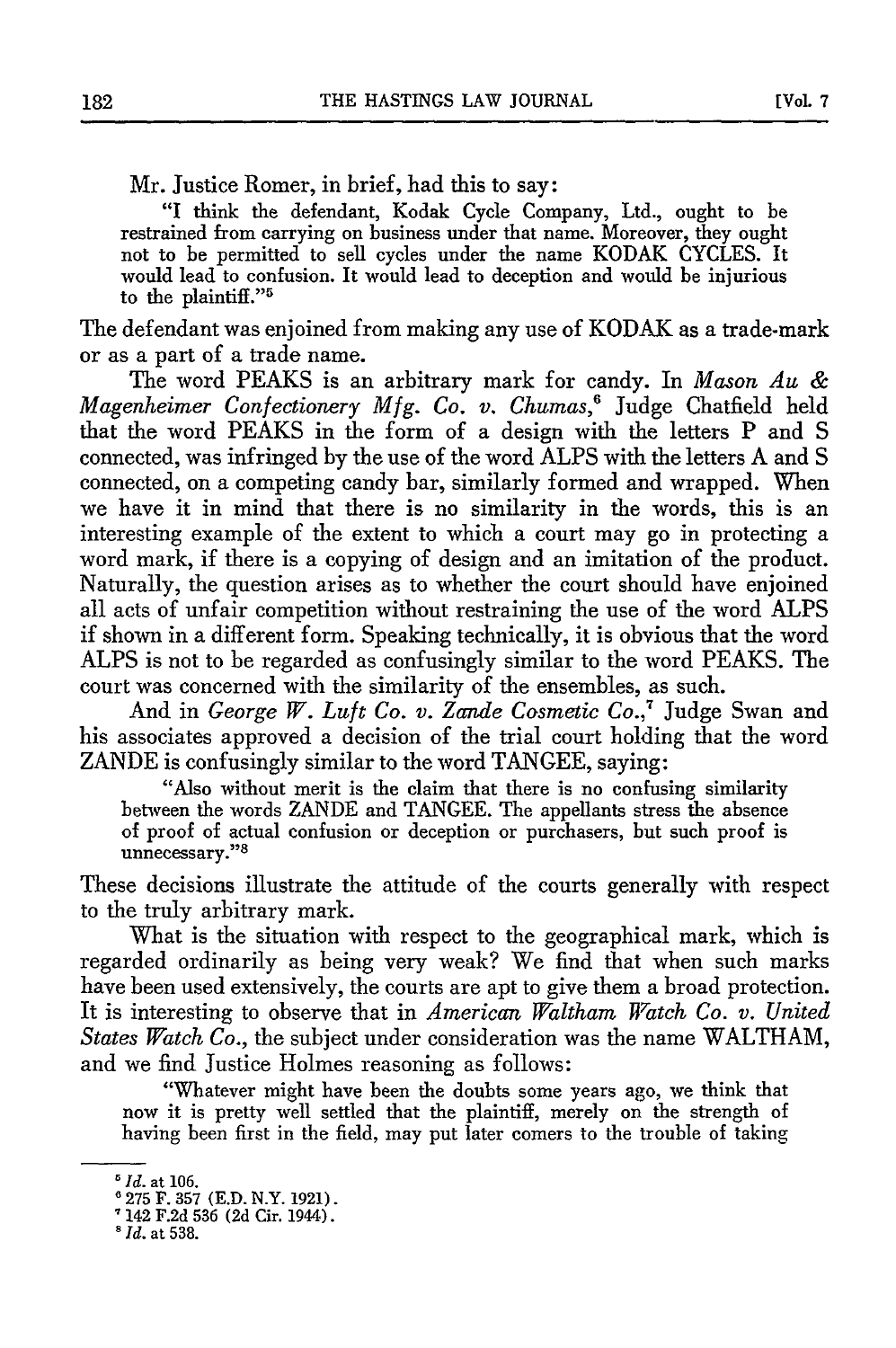such reasonable precautions as are commercially practicable to prevent their lawful names and advertisements from deceitfully diverting the plaintiff's custom."<sup>9</sup>

The extensive use of a mark of this character as applied to a particular product has become an increasingly important factor in the disposition of cases relating to the vital problem of adequate protection, and so, we find that in *Elgin Nat. Watch Co. v. Elgin Razor Corp.,* Judge Wilkerson enjoined the use of ELGIN for electric razors, taking the position that in spite of the character of the word ELGIN and the difference in goods, the use by the defendant was unfair. Said he:

"The advertisement of a \$15 ELGIN electric razor at prices ranging from \$2.95 to \$5 may to some extent reflect on plaintiff's good will and reputation. If the Elgin razors are in fact, as well as in price, cheap and of inferior quality, and not precision built, plaintiff's good will and reputation may be adversely affected."<sup>10</sup>

We find that in *Canadian Club Corporation v. Canada Dry Ginger Ale,"* it appeared that there was a palming off of the beverages of the defendant for the goods of the plaintiff, and that there was some similarity in the design of the packages. This being so, Judge Wooley held that the mark CANADIAN CLUB is confusingly similar to the mark CANADA DRY. If we consider seriously the natural limitations on such a geographically descriptive term as CANADA DRY, it may prove to be somewhat difficult to follow the reasoning of the court with respect to the name CANADIAN CLUB as a brand.

Family names have always presented a problem, simply because most family names identify a rather large group of persons, and there has been an understandable reluctance to sanction monopoly. However, the trend, as in the case of geographical marks, is to give broad protection to a well known family name brand. The case of *L. E. Waterman Co. v. Gordon*,<sup>12</sup> is typical. Here, the court considered it significant that WATERMAN was not the family name of the defendant and brushed aside the difference between fountain pens and razor blades. Judge Learned Hand spoke indignantly as follows:

"There is indeed a limit; the goods on which the supposed infringer puts the mark may be too remote from any that the owner would be likely to make or sell. It would be hard for the seller of a steam shovel to find ground for complaint in the use of his trade-mark on a lipstick. But no such difficulty arises here; razor blades are sold very generally by others than razor blade makers, and might well be added to the repertory of a pen

<sup>&#</sup>x27;173 Mass. 85, 87, 53 N.E. 141, 142 (1899). 10 AM 1035, 885, 886, 887 (1835, 886, 887 **F. 1945).**<br>10 30 T. Supp. 886, 888 (1815). III. 1938).

*<sup>&</sup>quot;60* F.2d 785 (3d Cir. 1932).

<sup>&</sup>lt;sup>2</sup> 72 F.2d 272 (2d Cir. 1934).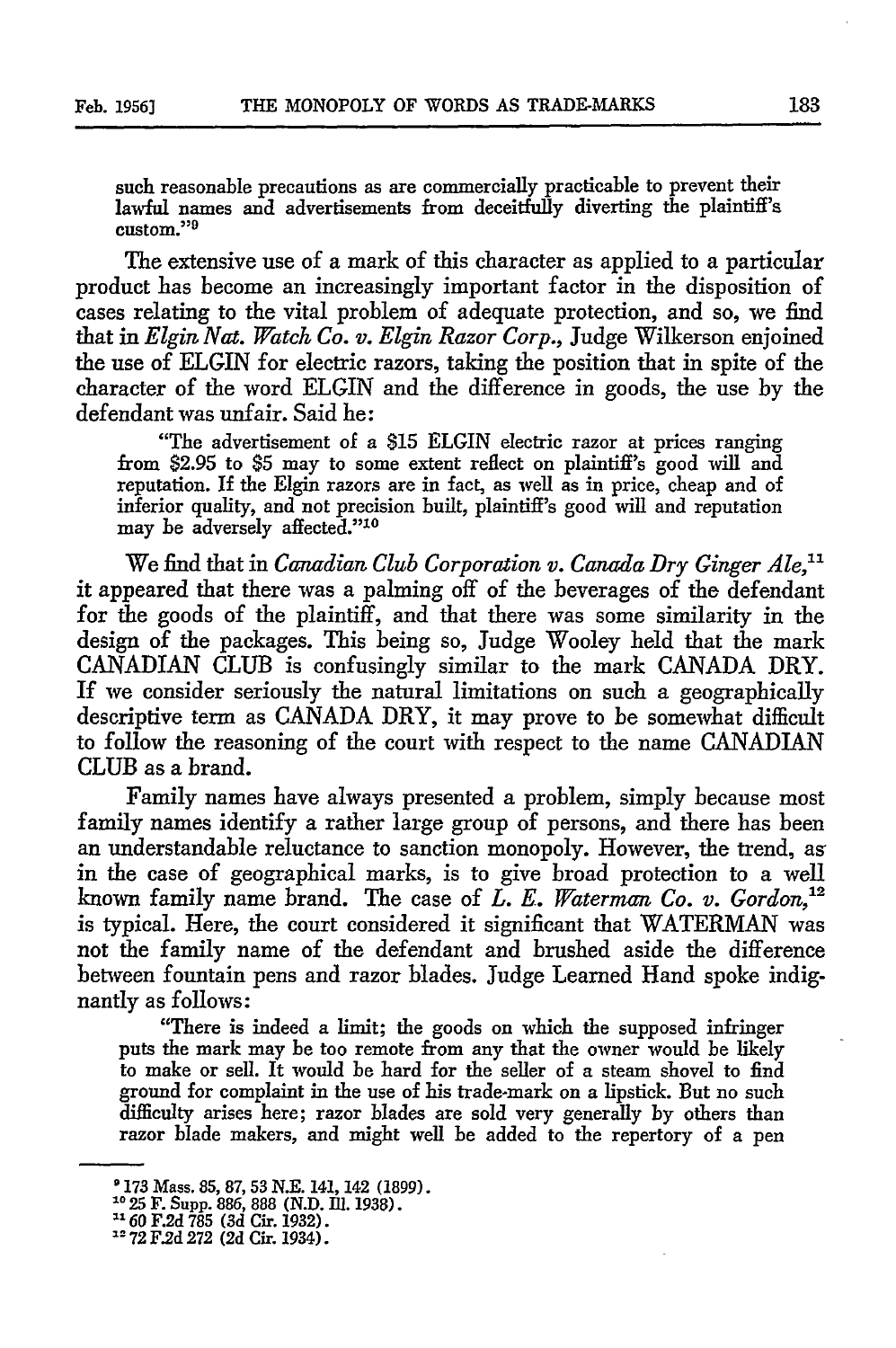maker. Certainly, when the infringement is so wanton, there is no reason to look nicely at the plaintiff's proofs in this regard."<sup>13</sup>

It will be noted that in *Hat Corporation of America v. D. L. Davis Corporation,4* the trade-mark involved was the well known name DOBBS used for many years for hats. The court found that the name had actually become an impersonal symbol entitled to broad protection and reasoned that an individual by the name of William H. Dobbs should be precluded from using his own name on hats, directly or indirectly, to the detriment of an old established business.

In the recent case of *Bulova Watch Company, Inc. v. Stolzberg,'5* the court reasoned that the use of BULOVA on low-priced shoes would injure the plaintiff's reputation and dilute the quality of his trade-mark, since that mark, although not fanciful, had been used for watches and the like for over fifty years, had been widely advertised, and was well known in the trade.

In this country there has been a popular misconception to the effect that a man has an absolute right to the use of his own name, but this is incorrect, a more proper rule being that he may only use his own name fairly.

Now, let us see what has been done with respect to ordinary run-ofthe-mill words in the language. In *Alfocorn Milling Company v. Edgar-Morgan Co.,* we find that the plaintiff had adopted HAPPY HEN, HAPPY HOG, HAPPY COW, and HAPPY CHICK for feeds. Along came the defendant, apparently the stubborn type, and adopted HAPPY MULE for feed. The court said:

"We are of the opinion this word HAPPY is one of such nature as to be incapable of such exclusive appropriation by anyone."

As an example of the opposite extreme, we have the startling conclusion in *Trimble v. Woodstock Mfg. Co., Inc.*,<sup>16</sup> Judge Hazel held that the mark KUMFY KRIB is an infringement of the mark KIDDIE KOOP for cribs. It may seem fantastic, but the court stated:

"KUMFY KRIB **. ..**in my opinion, is an imitation of plaintiff's arbitrary and fanciful designation, registered as a trade-mark. . .<sup>717</sup>

The pendulum swings again. In *Pabst Brewing Co. v. Decatur Brewing* Co.,<sup>18</sup> there was a vigorous controversy over the use of the mark BLUE RIBBON for malt extract. Pabst had used the mark for many years and it had acquired a secondary meaning indicating Pabst Beer. Decatur had

*<sup>&</sup>quot;Id.* at 273.

**<sup>14,</sup> at 213.**<br><sup>14</sup> *A. F. Supp. 6*13 (D. Conn. 1933).

<sup>&</sup>lt;sup>15</sup> 72 USPQ 72 (1947).<br><sup>16</sup> 297 F. 524 (W.D. N.Y. 1923)<br><sup>17</sup> *Id.* at 528.

<sup>&</sup>lt;sup>17</sup> *Id.* at 528.<br><sup>18</sup> 284 F. 110 (7th Cir. 1922).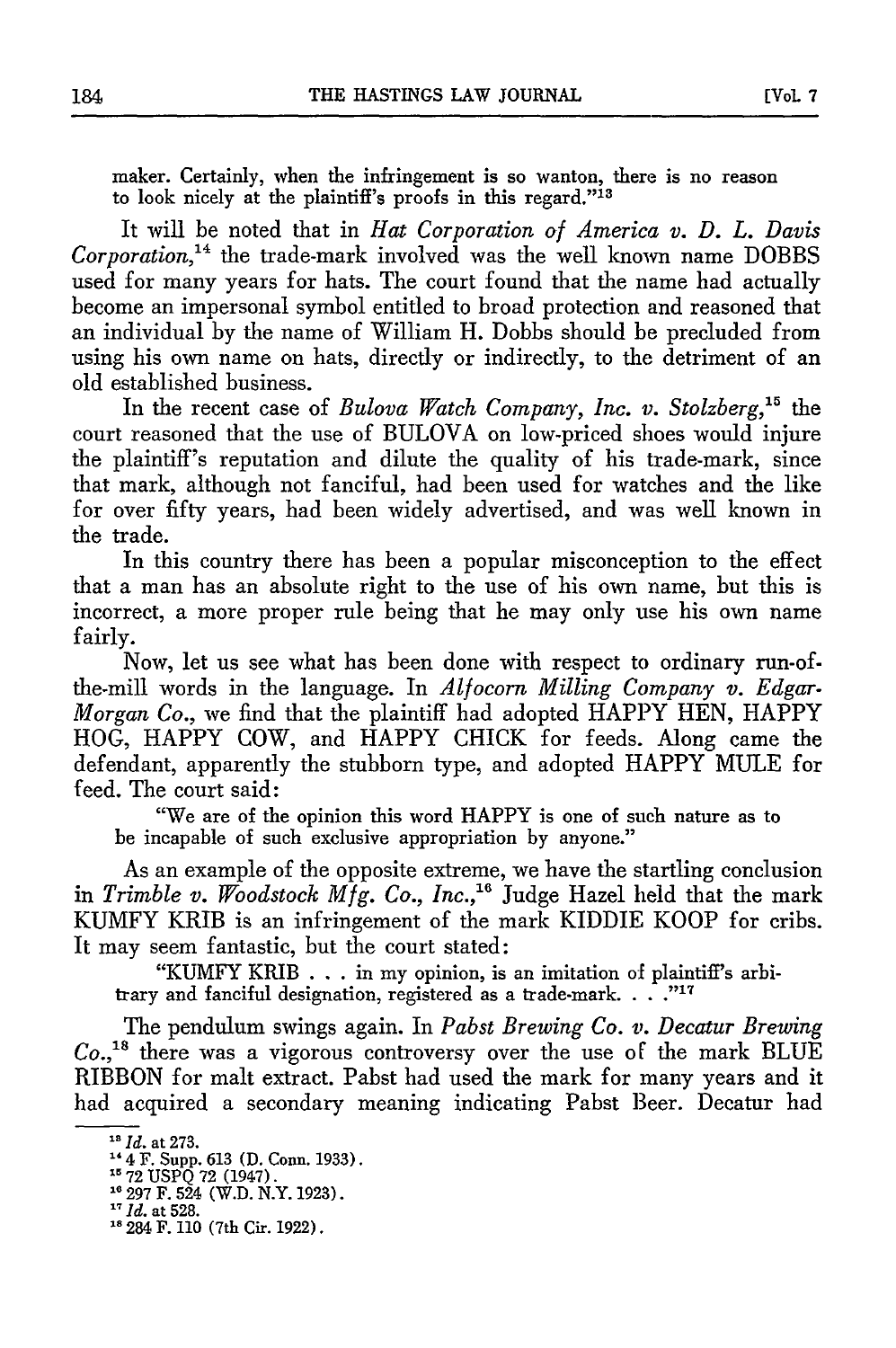operated a brewery in Illinois, but after handling beer for Pabst until the sale was prohibited, Decatur then began to sell a BLUE RIBBON BRAND of malt extract and built up a considerable business. Subsequent to the advent of prohibition, Pabst continued with the use of its famous BLUE RIBBON mark for near beer.

Judge Alschuler and his associates on the appeal bench followed the reasoning that the labels for malt extract indicated clearly that the product was used for food purposes, that is, for baking, and minimized the plain, hard fact with respect to the true use of the malt extract by the purchasing public. So the court was able, with a straight face, to state:

"The term 'Blue Ribbon,' on the contrary, had long acquired special significance, wholly apart from its use as a trade-name for any product. The Century Dictionary says it is employed to indicate membership in total abstinence organizations. Surely it was not this application which induced its employment as a trade-name for beer. A further definition given is that it signifies high merit, as indicating first prize for excellence at an exhibition or contest. It is in this long and well understood sense that it has been so very much used as a trade-name for articles of commerce. It was shown to have been registered in the Patent Office over 60 times, some of the several registrations being for whiskey, wine, vinegar, flavoring extracts, candy, chewing gum, chocolate, flour, bread, cigars, chewing and smoking tobacco, citrus fruits, fresh grapes, fresh deciduous fruits, and canned fruits. Such registrations at different times and to different persons would indicate that the Patent Office did not recognize a large measure of inclusiveness in the name."<sup>19</sup>

It appears that the court turned its back on two important factsthat BLUE RIBBON had acquired a secondary meaning as to beer-and that regardless of the labeling, malt extract was used primarily to make beer. How different the reasoning in *Anheuser-Busch, Inc. v. Budweiser* Malt Products Corporation.<sup>20</sup> The court restrained the use of BUDWEISER for malt syrup, and Judge Rogers made this statement:

"This brings us to a consideration of the law applicable to the facts. It has been suggested that the term 'Budweiser' is a geographical term, and therefore not a technical trade-mark. If 'Budweis' and 'Budweiser' are so nearly alike that the latter could properly have been called a geographical term, a question which it is not necessary now to decide, it is clear that the term 'Budweiser' is one which has acquired in this country a secondary meaning. As was said by the court in *Coca-Cola v. Koke Co.,* 254 U. **S.** 143, 41 Sup. Ct. 113, 65 L.Ed. 189, we may say in this case that: 'Whatever may have been its original weakness, the mark for years has acquired a secondary significance, and has indicated the plaintiff's product alone.' **"21**

Although "Life" is a common word in the language and has been used as a trade-mark for many products, such as, cuff links, shirt studs,

**20 295** F. 306 **(2d** Cir. **1923).**

*2 <sup>1</sup> Id.* at 309.

*<sup>1</sup> 9 Id.* at 112.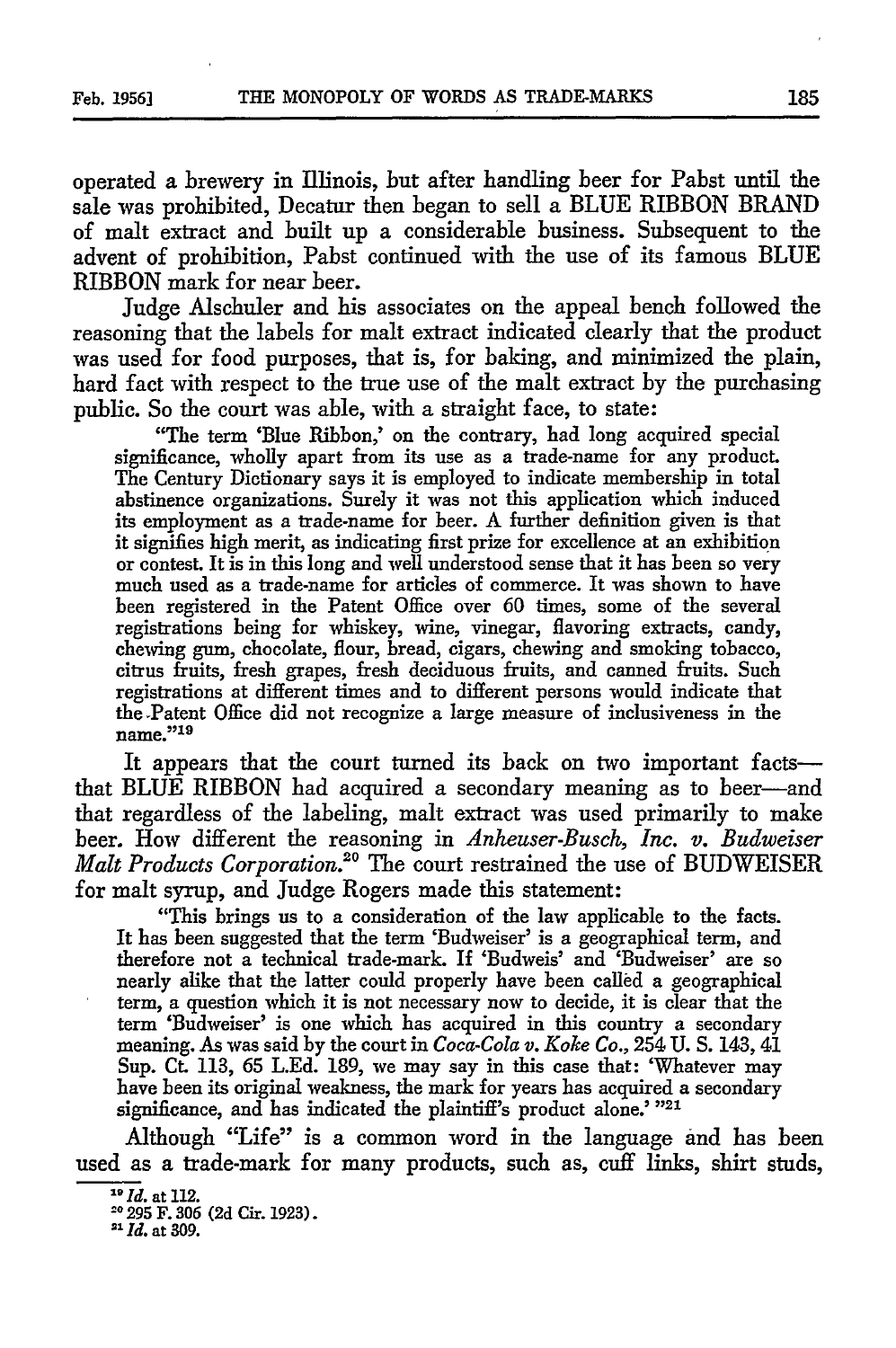fruits and vegetables, breakfast cereal, tooth paste, cosmetics, cattle feed, and so on, we find that in *Time v. Viobin Corporation,22* the publisher of a magazine called LIFE sought to enjoin a mark consisting of the term LIFE OF WHEAT shown in white letters on a red background, with the word "Life" in larger type, for a cereal product sold in tins. Judge Lindley considered many cases involving differences in goods and even noted the words of Judge Hand in *Yale Corp. v. Robertson,* that such use may be an injury "even though the borrower does not tarnish it, or divert any sales by its use, for a reputation, like a face, is the symbol of its possessor and creator, and another can use it only as a mark."<sup>23</sup> That is a colorful statement, and may have some merit, particularly if the word "creator" has a part to play, but this can hardly be said of an ordinary and common word in the language, regardless of great effort on the part of the complainant. Said Lindley:

"Defendant's product is far removed from that of the Plaintiff. It is not in the same class, possesses none of the same functions. It seems to me there is no logical basis upon which it can be said that any member of the public can reasonably infer that cereal food in tin cans labeled 'Life of Wheat' is in any way sponsored by Plaintiff."24

In *Stanco, Inc. v. Mitchell,* we find Judge McMillan speaking in this vein:

"The evidence further shows that for several years defendants have manufactured and sold insecticide in large containers under the name 'Mitchellite,' but only since 1936 have they marketed and sold insecticide in small containers under the name 'Mit.' Defendants attempt to justify their use of the word 'Mit' on the ground, among others, that said word consists of the first three letters of their name and of the trade-name of their business. I am not attempting to say or to hold that the name 'Mit' was adopted purposely to obtain the benefit of the advertising and good will attaching to the commodity 'Flit,' but whether it was or not, the fact remains that to a certain extent it does. The suggestion that the word *'Mit'* is available for defendants' use because an abbreviation of their own name does not impress me." <sup>25</sup>

And he went on:

"I recognize and accept the rule of the federal courts that there is no excuse for even an approximate simulation of a well-known trade-mark applied to goods of the same descriptive properties, and when applied, as here, to an identical commodity, I am of the opinion that such rule should be rigidly enforced. Another salutary and well-settled rule that should be applied here is that any reasonable doubt should be resolved against the newcomer in the field. Therefore, the defendants, on entering upon the insecticide business already occupied by plaintiff, owed the duty of distinctively

**<sup>2</sup>** 40 F. Supp. 249 (E.D. fI1. 1941). **22** 26 F.2d 972, 974 (2d Cir. 1928).

**<sup>24</sup>**See note 21 *supra* at 253.

<sup>&</sup>lt;sup>-</sup> 3ee note 21 *supra* at 255.<br><sup>25</sup> 93 F. Supp. 905, 906. (W.D. Tex. 1037).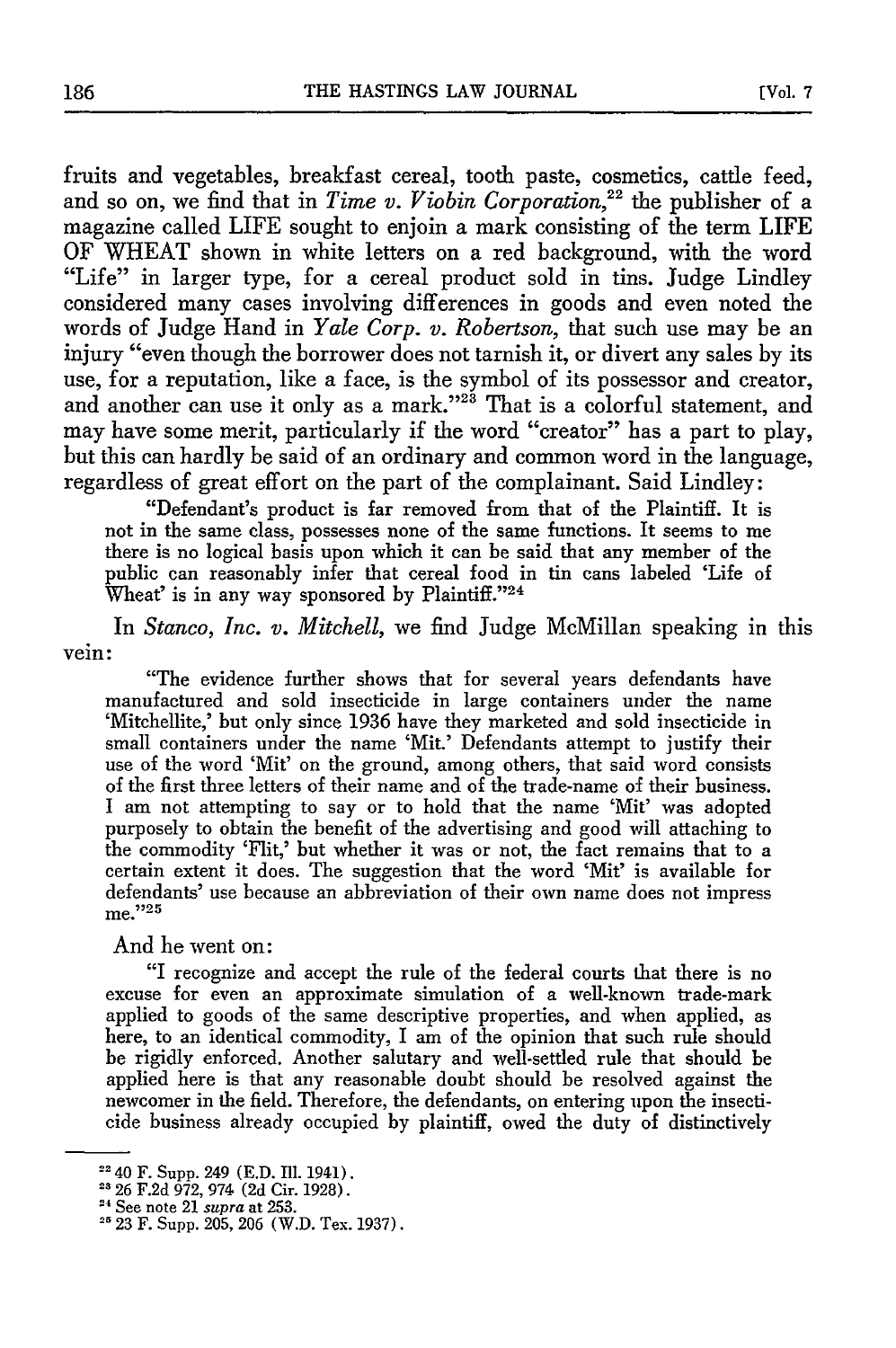naming their product so as to insure against confusion in the mind of the purchasing public."26

It is particularly interesting to note that in *Wonder Mfg. Co. v. Block,* Judge Gilbert held that:

"The word 'Wonder' upon goods identical in appearance, insoles for shoes, conveys the same idea as does the word 'Wizard' and its use is an infringement."27

and in *Block v. Jung Arch Brace Co.*,<sup>28</sup> the 6th Circuit refused to follow such reasoning and held that WONDER and MIRACLE are not likely to be confused with WIZARD. Said Judge Hickenlooper:

"Under the foregoing facts, the plaintiffs' right to relief, if any, depends upon the right to appropriate, by registration (adoption) of trade-mark, the exclusive right to use of all words implying supernatural origin, or abnormal or magical source, and plaintiffs' argument goes to this extent. Thus 'Wonder' is said to infringe the trade-mark 'Wizard' because a 'Wizard' is a 'wonder worker'; 'Miracle' is said to infringe because it is 'a wonder.' By like process of reasoning an infringement could be predicated upon the use of the words 'conjurer,' 'magician,' 'sorcerer,' 'alchemist,' 'spiritualist, and many other words having no similarity in appearance or sound. This we conceive to be inconsistent with both reason and precedent."<sup>29</sup>

For a good, common sense discussion concerning the question of the significance of the use of common words, we have the case of *Quaker Oats Co. v. General Mills, Inc.*<sup>30</sup> Here we find that General Mills had adopted the marks WHEATIES, KORNIES and MAIZIES for cereal products and, of course, WHEATIES was applied to a wheat cereal and KORNIES and MAIZIES were applied to a corn cereal food. Along came the Quaker Oats Company with the mark OATIES for an oat cereal product. General Mills objected and a vigorous contest ensued. Having in mind the scientific approach to the problem of a likelihood of confusion in trade, it is entertaining to observe the words of Judge Minton:

"Both parties conducted surveys. The defendant, from its survey, subpoenaed some seventeen of the persons interviewed to testify in court and to identify a questionnaire each had responded to on the survey. The substance of their testimony was that a representative defendant came to their houses making a survey on ready-to-eat cereals, and asked each witness a number of questions from a questionnaire which was filled out in the presence of the witness and signed by the witness. The gist of the questionnaire and of the testimony of these seventeen witnesses at the time was directed to the answers the witnesses had made to Question **5** in the questionnaire. In making the survey, Question 5 was propounded in two ways, 'Do you recall what

*<sup>20</sup> Id.* at **206.**

<sup>&</sup>lt;sup>27</sup> 249 F. 748, 749 (9th Cir. 1918).

<sup>&</sup>lt;sup>28</sup> 300 F. 308 (6th Cir. 1924).

*<sup>&</sup>quot;Id.* at 309.

**<sup>20</sup>**134 F.2d 429 (7th Cir. 1943).